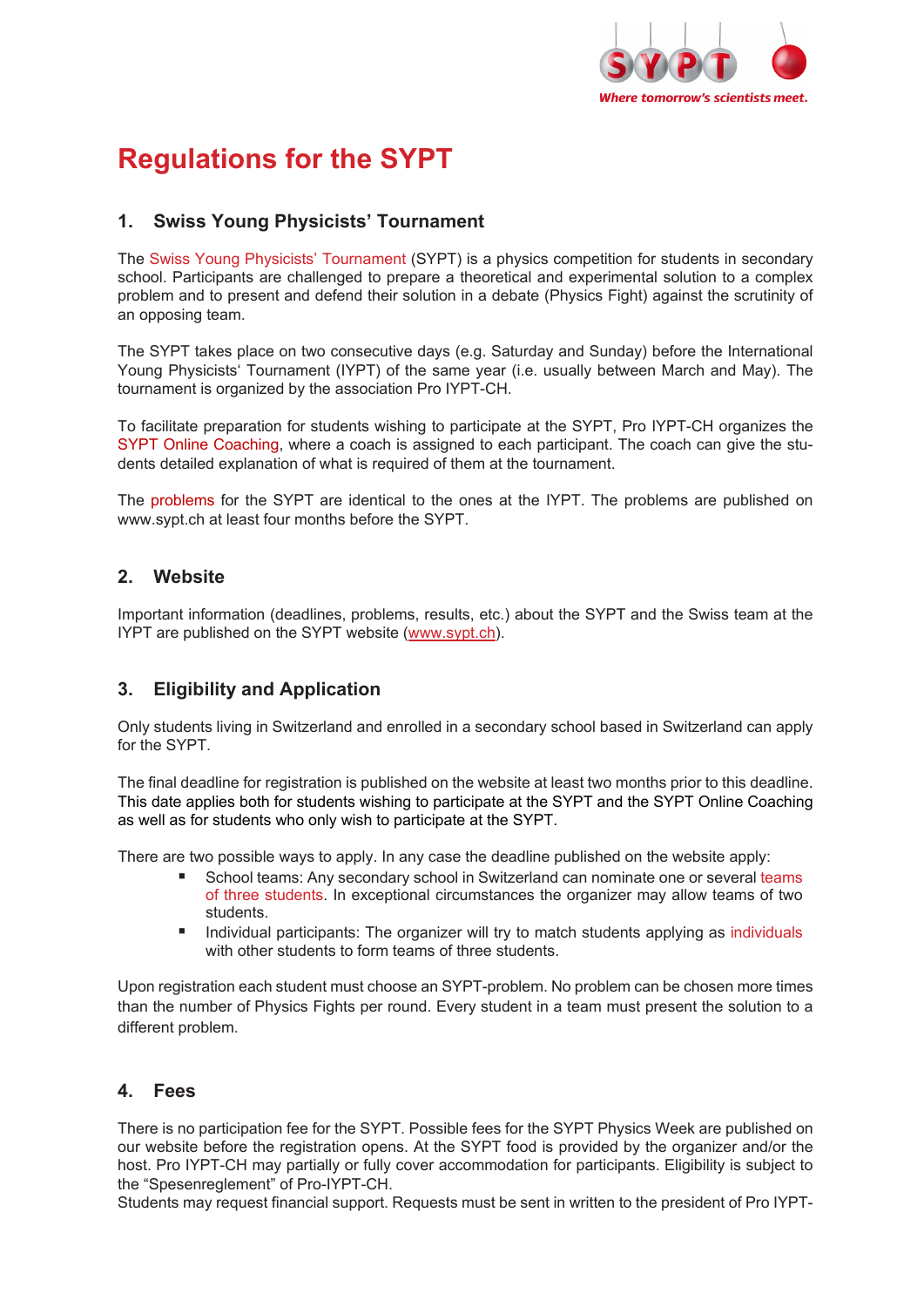

CH at least two weeks prior to the respective event.

Pro IYPT-CH has a limited budget for experimental equipment. Please contact the president of Pro IYPT-CH in due time if you would like to benefit from financial support. The exact procedure is defined by the "Beschaffungsreglement" of Pro IYPT-CH.

## **5. Preparation**

Pro IYPT-CH organizes the SYPT Online Coaching during which students receive help and can prepare for the tournament.

In addition, Pro IYPT-CH seeks the support of universities and research institutes in order to allow the students to use adequate experimental equipment where the schools cannot provide this or to get in contact with experts in the respective field.

## **6. Fight Plan**

All teams participate in three rounds of preliminary Physics Fights. The fight plan is published Round per Round before the start of the first Physics Fight. Every student in a team takes the role of Reporter, Opponent and Reviewer exactly once. The Physics Fights are in English.

## **7. Physics Fight regulations**

#### **7.1. Stages and Time Schedule**

A Physics Fight consists of three or four teams. A Physics Fight with three teams is divided into three stages. The Physics Fight with four teams is divided into four stages accordingly. In each stage the roles of the Reporter, Opponent and Reviewer are assigned according to the table below. If there are teams with less than three students, similar schemes apply. In a Physics Fight with four teams each team acts as an observer in one of the stages.

| <b>Physics Fight with three teams</b> |     |             |     |  |  |
|---------------------------------------|-----|-------------|-----|--|--|
| <b>Stage</b>                          |     | $\mathbf 2$ | 3   |  |  |
| Team 1                                | Rep | Rev         | Opp |  |  |
| Team <sub>2</sub>                     | Opp | Rep         | Rev |  |  |
| Team <sub>3</sub>                     | Rev | Opp         | Rep |  |  |

| <b>Physics Fight with three teams</b> |     |     |     |     |  |  |
|---------------------------------------|-----|-----|-----|-----|--|--|
| <b>Stage</b>                          |     | 2   | 3   |     |  |  |
| Team 1                                | Rep | Rev | Opp | Obs |  |  |
| Team 2                                | Obs | Rep | Rev | Opp |  |  |
| Team <sub>3</sub>                     | Opp | Obs | Rep | Rev |  |  |
| Team 4                                | Rev | Opp | Obs | Rep |  |  |

The tasks for the three students actively involved in a fight are as follows:

- The Reporter presents his/her solution for the selected problem. The solution is expected to cover at least an important aspect of the problem with a theoretical model and experimental results verifying this model. The solution should be understandable for a secondary school student.
- The Opponent asks clarifying and critical questions and points out possible shortcomings and mistakes in the solution presented by the Reporter. She/he shows the presentation's strengths and weaknesses. The discussion has to be based on the solution presented by the Reporter (not on the Opponent's). A good Opponent should lead the discussion in a way that both participants can learn something new.
- The Reviewer comments on the performances of both Reporter and Opponent.

At the start of each round the jury members and the teams briefly introduce themselves.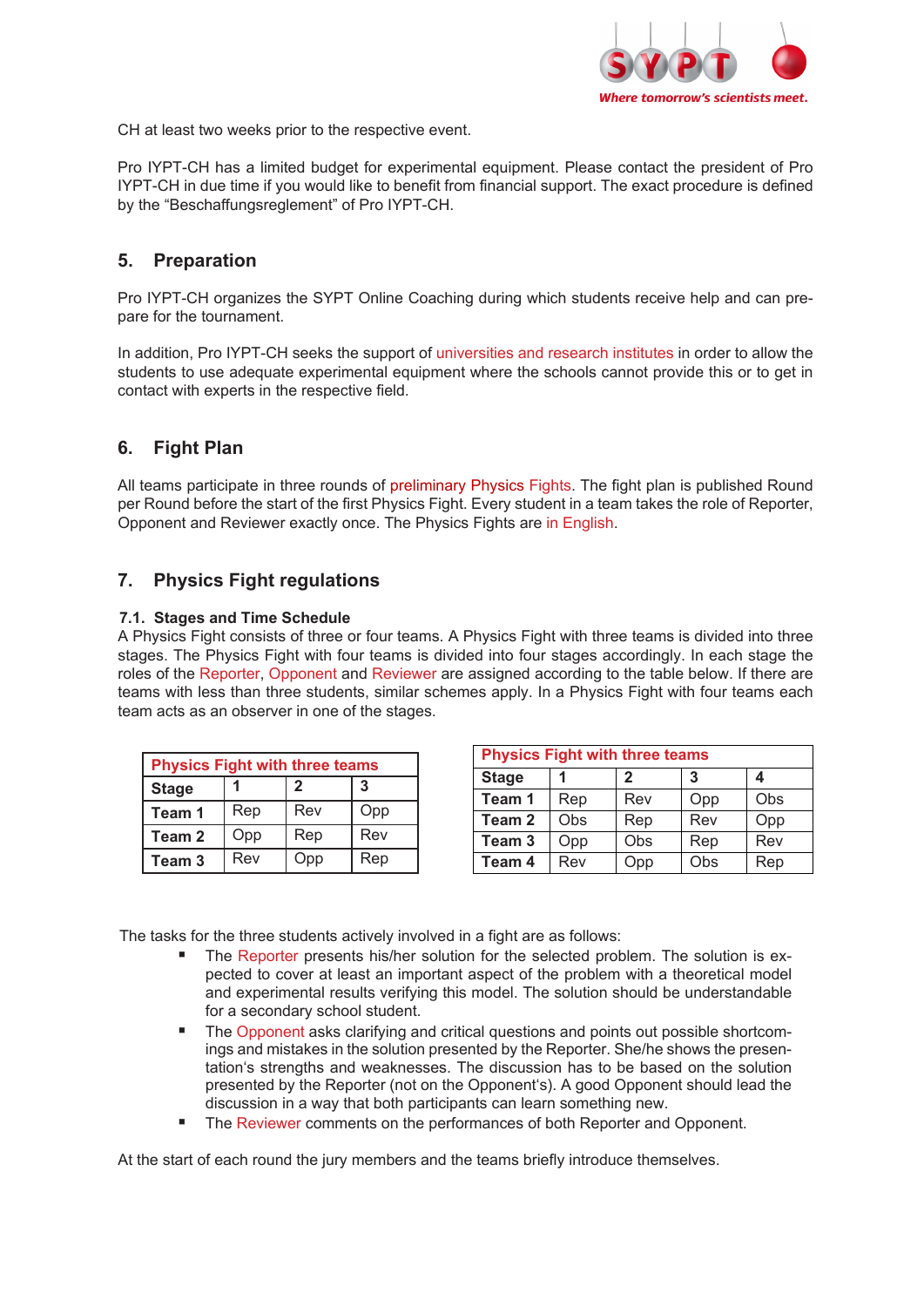

The Physics Fight follows a strict timetable (see table below). After the time reserved for a phase has been used up no new thought may be added. If the preparation time is exceeded, the time for the next phase is shortened accordingly.

| <b>Phase</b>                                                                  | Time (total 45') |
|-------------------------------------------------------------------------------|------------------|
| Presentation of the Reporter                                                  | $12^{\circ}$     |
| Clarifying questions of the Opponent to the Reporter                          | $2^{\circ}$      |
| Preparation of the Opponent                                                   | $3^{\circ}$      |
| Review of the presentation (max. 4') and discussion between Opp. and Reporter | 11'              |
| Summary of the discussion by the Opponent                                     | 1 <sup>1</sup>   |
| Questions of the Reviewer to the Reporter and the Opponent                    | $3^{\circ}$      |
| Preparation of the Reviewer                                                   | $2^{\circ}$      |
| Review of the performances of the Reporter and the Opponent by the Reviewer   | $4^{\circ}$      |
| Concluding remarks of the Reporter                                            | $2^{\circ}$      |
| Questions of the jury to all three teams                                      | $5^{\circ}$      |
| Jury grading                                                                  |                  |

#### **7.2. Team work and aids**

During a Physics Fight the team members are allowed to communicate with each other. Support from outside the team (e.g. from their physics teacher) is strictly forbidden. The use of internet during a fight is strictly forbidden.

During every stage of a Physics Fight there is only one active participant per team. The other team members can help with short comments or give technical support.

### **8. Jury**

The Jury is organized by Pro IYPT-CH. There are at least three jurors in every Physics Fight of which one acts as chairperson and ensures that the SYPT regulations are obeyed.

At the end of every stage the jury assesses the performances and every juror shows integer marks between 1 and 10 for each of the teams involved in the stage. The score for a team corresponds to the weighted average (highest and lowest mark with 50 %, all others with 100 %) multiplied by 3 (Reporter), 2 (Opponent) and 1 (Reviewer). The score for each role is rounded to two decimal digits. The final score of each fight is rounded to one decimal digit.

### **9. Ranking**

The grades of each fight are used to make a team and an individual ranking. Participants are only ranked on the individual ranking according to article 12. Both rankings will be published.

### **10. Final Fight**

The three teams with the highest total score after three rounds qualify for the Final Fight. In case of two teams in third place with the same total score the more balanced individual scores are preferred. In the Final Fight the third team after three rounds presents first, the first team last.

Within thirty minutes after announcing the participants of the Final Fight, the teams notify the organizer of their favourite problem. If two teams intend to present the same problem, the better-placed team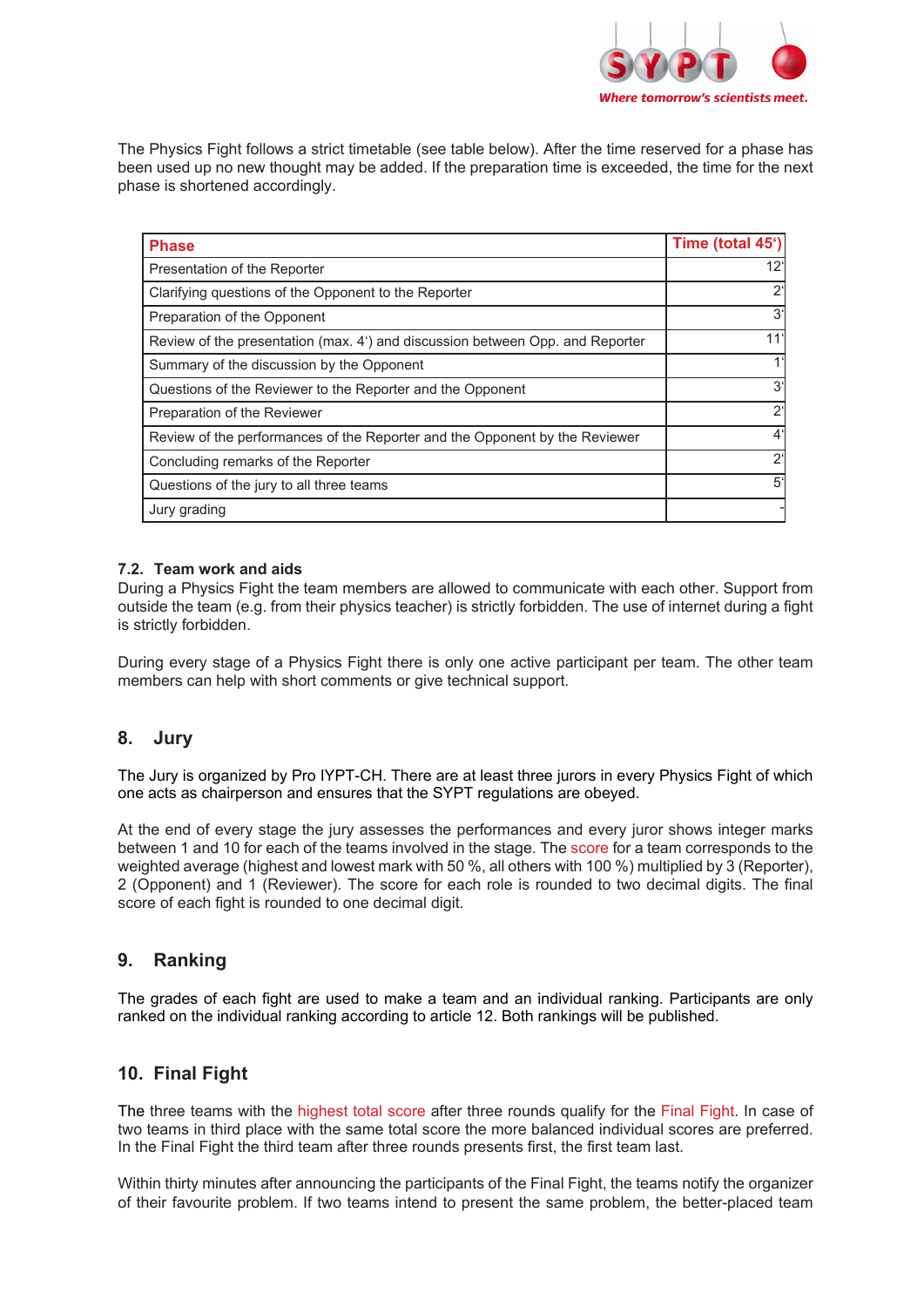

has higher priority. The accepted problems are announced immediately.

The Final Fight follows the same regulations as the normal Physics Fights. Every team member has to be on stage in at least one role. In a team of two the reporter may be on stage only once.

## **11. Team qualification**

This article only applies if Pro IYPT-CH decides to send a team to the international tournament.

The organizer (in cooperation with the jury) invites up to nine (in exceptional cases ten) participants (SYPT champion and up to six or seven more) for the team qualification where the Swiss team for the IYPT is selected.

Only participants who can be ranked on the individual ranking according to article 12 are eligible to participate at the team qualification.

### **12. Absence of a team member**

In case one or more team members are unexpectedly unable to attend the SYPT the team must inform the organizers immediately. Students withdrawing may be charged a fee according to the terms of participation.

The team is expected to perform the roles of the missing team members. The grades the remaining team members receive in these stages count as follows:

- The grades in the opposition count 25% and the grades in the review count 50% for the team ranking. The grades in the report do not count for the team ranking.
- The other fractions (75% opposition, 50% review) are made up out of the average grades the present team members received in their originally planned stage. The weighted average of these marks is then counted as the final grade for the team ranking.
- The grades in these stages do not influence the individual ranking.

In case a team is reduced to only one team member, the remaining team member may find one additional helper who is eligible to participate at the SYPT and is not active in another fight. The helper is not allowed to take a role on stage. The organizers then must be informed immediately.

A participant must perform at least one report and one opposition in the three preliminary physics fights, in order to be ranked on the individual ranking.

## **13. Disciplinary action and Violations of Regulations**

Participants or teams that violate the SYPT regulations can be sanctioned by a point deduction of up to 10 points per participant or disqualification.

All participants must behave in an appropriate manner. Unfair behavior can lead to point deduction of up to 10 points per participant or disqualification.

The final decision on any possible sanctions is taken by Pro IYPT-CH.

## **14. Appeal**

In case one or several participants or juror feels an action or behavior of an individual or group does not comply with the SYPT regulations, he or she may choose to report this. The procedure is as follows: